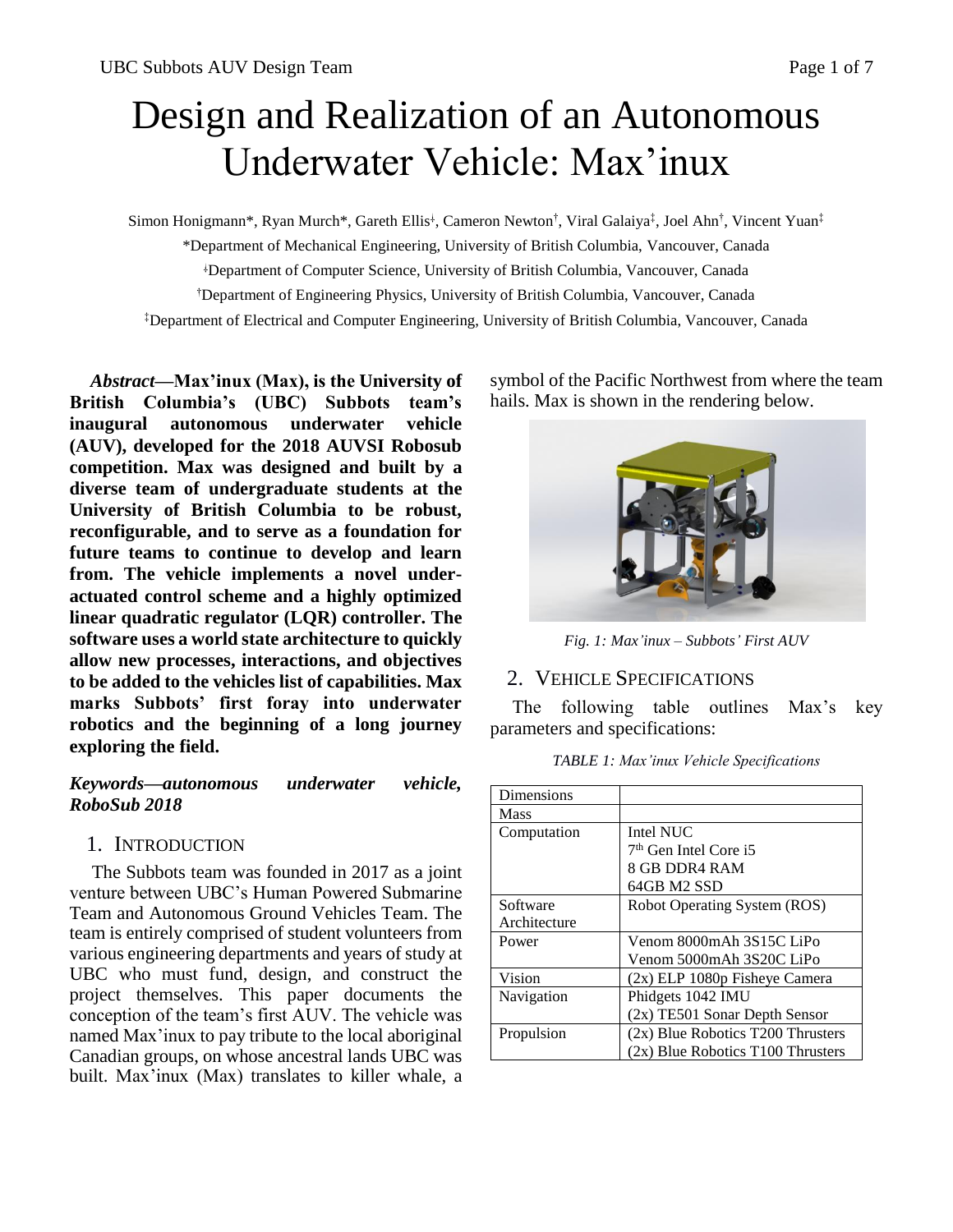# 3. COMPETITION STRATEGY

As the newest group competing at the 2018 RoboSub competition, developing a strategy compatible with the team's schedule, experience, and resources was paramount to project success. With limited man hours to dedicate to the project and much ground to make up, the team decided to focus its efforts towards reliably completing basic operations and to apply the lessons learned to more ambitious goals in future years. The minimum requirement for the competition involves identifying and moving through a gate. As such, the focus was on developing robust navigation and object recognition, which could then be reapplied, with no additional hardware, to other objectives.

From the mechanical engineering perspective, this led to a focus on designing a reconfigurable frame taking a design-for-manufacture approach. All designed components, mounts, and actuators were made such that they could be manufactured using a water jet cutter, 3D printers, or standard machine tools. New mounts can be readily installed on the frame without compromising its integrity allowing for changes to be made at a moment's notice. Vehicle size, weight, and enclosure complexity were all reduced by opting for an under-actuated thruster scheme.

Software was built to be adaptable and expandable. Focused on loose coupling of submodules to allow for smooth updates. Separated ROS implementation from algorithmic complexity to allow for multiple processing changes without affecting the functionality. A model-centric development strategy was used to keep development costs and risks relatively low, and to allow the software team to test algorithms prior to the vehicle's construction. This strategy included using Solidworks simulations to test structural integrity and estimate vehicle fluid dynamics, as well as using UWSim to quickly test vehicle control algorithms.

The team's ultimate goal is to provide unfettered learning experience for its members, to better prepare members for industry, and to leave members comfortable independently designing and testing systems. To achieve this goal, the team attempted to build as many things in house as possible, including testing piezoelectric transducers for sonar, and thermoforming custom viewports. This helps members gain a better understanding of what works and what doesn't, gives them improved ability to tailor designs to needs, and reduces their reliance on costly and slow external sources. Finally, by making attending competition the team's top priority, the team ensures that members will be able to learn from and network with other teams and industry leaders.

# 4. DESIGN CREATIVITY

One of the first decisions the team made was to select an underactuated control scheme, inspired by the RRC ROV  $II$ <sup>1</sup>. The team was drawn to the idea for several reasons including the reduced cost and weight of having fewer actuators, the added challenge in developing an optimal controller, and the novelty of the configuration. This selection shaped requirements for the electrical system, vehicle frame, and system software. Details for each will be discussed in the following sections.

# *4.1 Frame and Enclosures*

The approach to the frame and enclosure design was to optimize rigidity while minimizing weight and ensuring that the design is modular, adaptive, and rapidly-prototypable. The frame was scheduled to be the first completed system, to give the other sub-teams a platform on which to develop their respective designs. A detailed material comparison was performed using CES Selector 2017, where stiffness and strength were compared to density. The top 3 materials suggested by the software, in order, were carbon fiber composite, aluminum, and glass fiber composite. Ultimately, due to the team's relative inexperience with composite material fabrication, the relatively high cost of composites vs. traditional machining, and the desire for reconfigurability, the team selected aluminum as the primary material for the frame.

The team then researched existing ROVs and AUVs to draw inspiration for successful designs, and to learn from the pitfalls of other vehicles. A traditional plate truss frame design was selected as it best satisfied the criteria of modularity, design for manufacture, and adaptability. Solidworks was used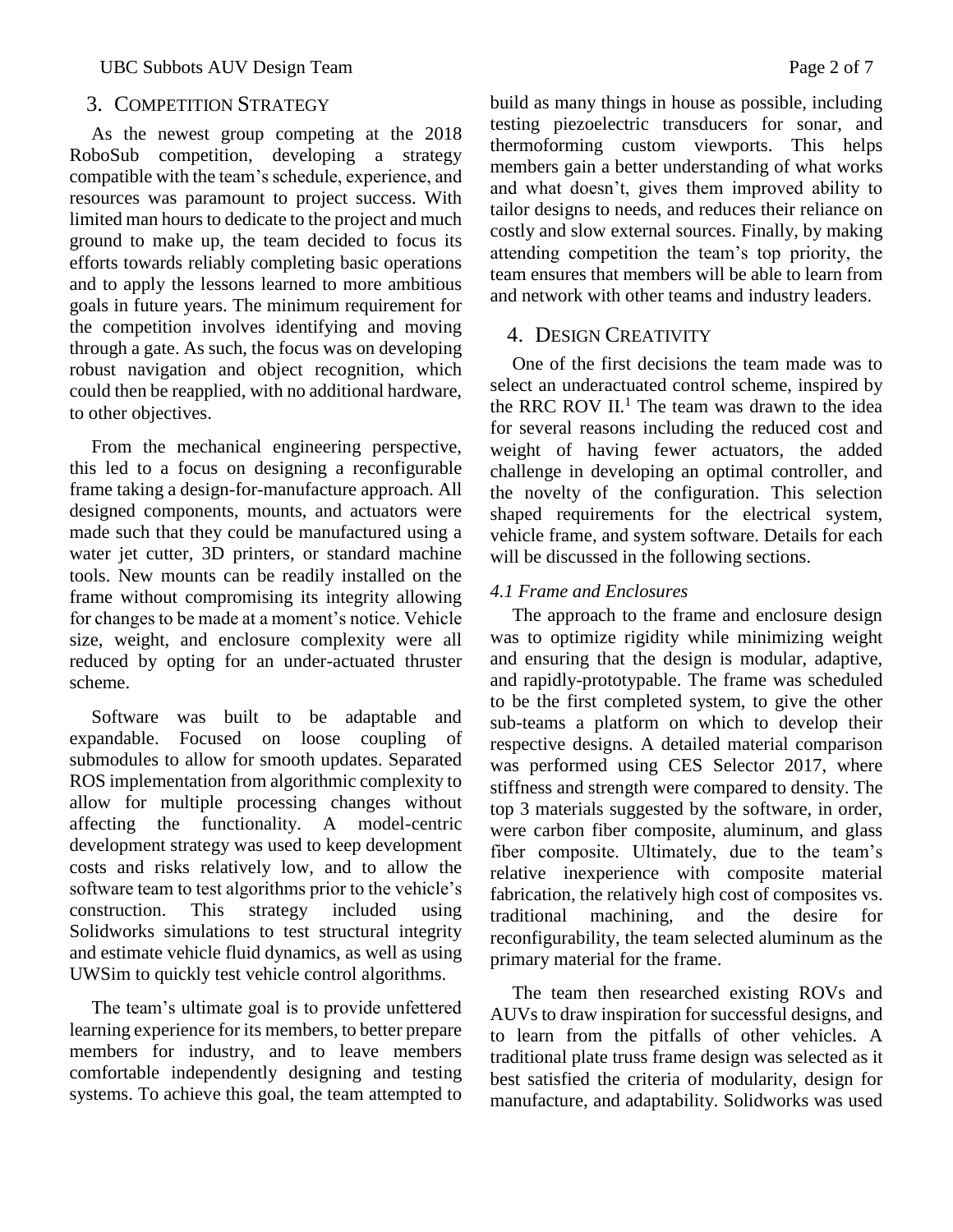to perform both static and dynamic load simulations on prospective designs. Over the course of over 20 designs and modifications, the plate and crossbeam structure used on the vehicle was improved, to reduce weight. The frame was designed to be easily waterjet cut and bent in-house by team members. Aluminum angle stock was added for structural support. With a final mass of 4kg, the frame is designed to comfortably handle a payload of 20kg.

Component placement can be readily modified by drilling new mount points directly into the plates. The center or side plates can also be easily replaced, in the event of a changed horizontal or vertical profile requirement. The frame, while being structurally sound, leaves two large unrestricted areas for enclosures and actuators to be mounted. The size of the frame allows for ballast and buoyancy foam to be placed in such a way that stability is improved - a key consideration given the vehicle's underactuated control scheme discussed in the following section.

#### *4.2 Actuator Design*

Initially design decisions were undertaken based off the assumption of the previous year's competition. From these assumptions the sub-team conducted function decomposition and to identify tasks. The team decided to continue with idea generation before and after doing market research to allow for both proven and novel ideas.

System priority was decided based on which components were most necessary to score the most points. The team identified the ball collection and manipulation as the most important feature. The ball collection design consists of two tasks: ball acquisition and ball storage.

#### *4.2.1 Ball Collection:*

For the acquisition portion we decided that using a pump would be the best method of collecting balls as it naturally pulls the balls to the inlet and translates them to storage, while remaining extremely simple. This significantly reduces mechanical complexity, saving design and manufacturing time. Commercial bilge pumps were selected to take advantage of their inherent waterproofing and low cost. Multiple pumps are coupled together to allow for faster ball collection and a wider area of influence. This allows more error tolerance for position of the overall robot when collecting balls. The CAD assembly of the ball collection and storage unit can be seen below.



*Fig. 2: Golf Ball Collection System*

## *4.2.2 Ball Storage:*

Out of the several systems that were considered, an Archimedes screw was selected as the most suitable to move balls outside of the main acquisition tube. This addition increases the vehicle's capacity for both storage and retrieval. The screw design has the added benefit of being able to raise balls to the top of the vehicle for future objectives. The screw pushes the balls up out of the flow and into the ball storage area. When the screw rotates backwards the balls can descend into the acquisition tube and gravity allows it to fall out of the hole.

## *4.3 Controller Design*

The Linear Quadratic regulator (LQR) was implemented to control the heave position and the velocity of pitch, roll, yaw, sway and surge. The decision to use the LQR opposed to the more conventional proportional integral derivative (PID) was to minimize the energy based cost of the thruster. LQR also enables the provision of weights to optimize the more important states providing a better response for the selected states.<sup>2</sup> The controller is based on a linearized and simplified model. The linear position, angular position, linear velocity and angular velocity were the 12 states of the model. The model was created on MATLAB and tuned by simulating the response on Simulink.

## *4.4 Software Architecture*

The software of the AUV is built using ROS and various ROS terminology will be used throughout the section. The design is composed of 4 main components: input, world state, decision and control.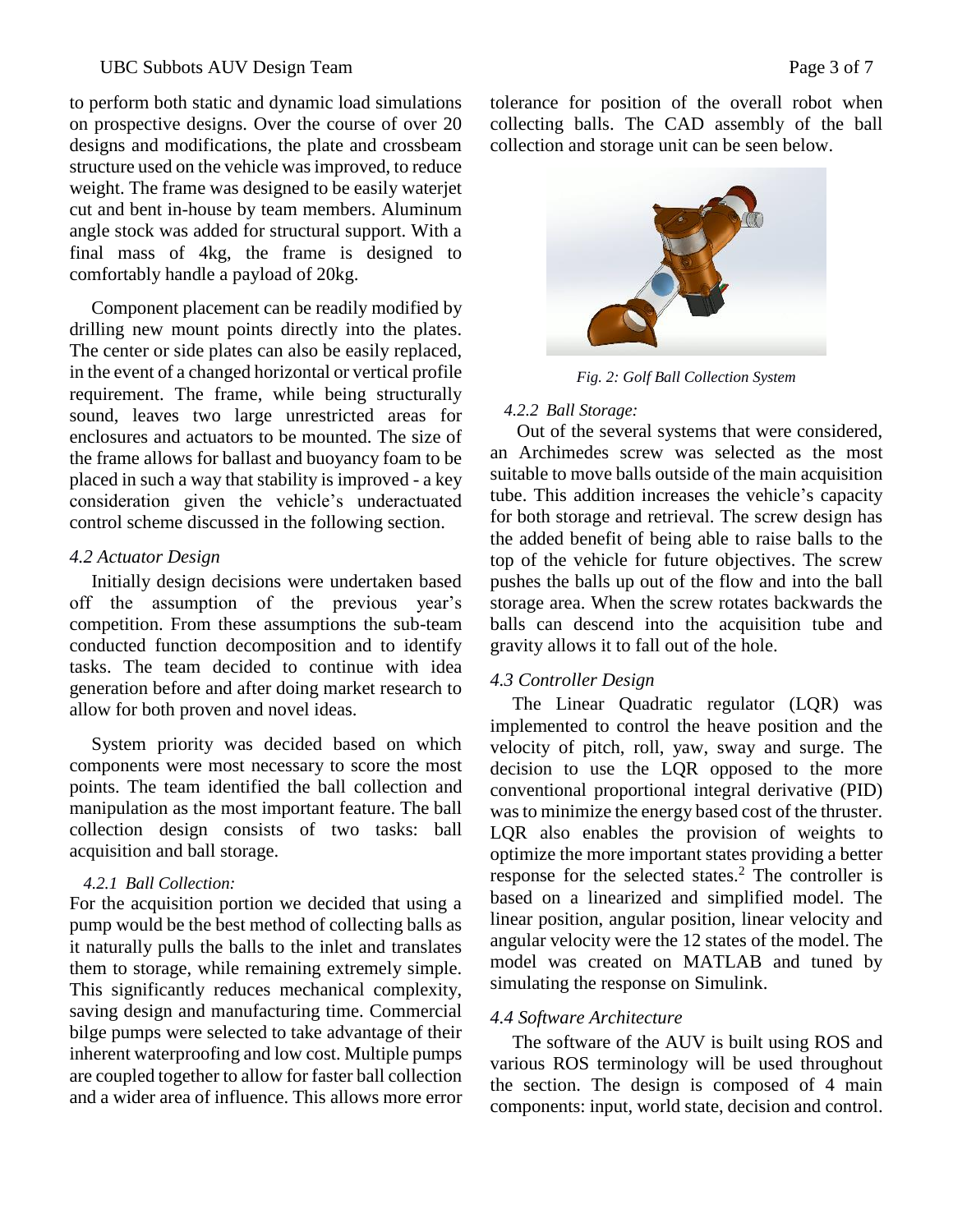At a high level, the various inputs are measurements of the world around AUV and fed to the state and decision nodes. The world state node is a state machine that uses input to decide what the current task is and monitors for completion criteria to move on to the next task, the current task is the state and this is published out to the decision node. The decision node uses the input and the current state to make movement decisions, which are then sent to motor control.

#### *4.4.1 Input:*

The main inputs for our AUV are 2 cameras, one front-facing and one down-facing. Other inputs used include an IMU, depth sensor and a hydrophone array. Camera feeds are sent through an HSV filter corresponding to the specific needs of the current task to identify key features. These features are then detected by a node and published as discrete data. For example, for a task of following an orange line the camera would take frames of the line, those frames would be filtered to just show orange, and then a node would detect the direction of the line and publish a message saying it sees a line and give angle of the line.

## *4.4.2 World State:*

The world state node is a state machine that broadcasts a message containing the current state, which is the current task we are trying to accomplish. The node's architecture is similar to that of a masterslave style where only one slave is operating at a time. The slaves of the world state node are called routines. The master will start up a slave corresponding to the present task. The slave will then monitor the inputs for criteria indicating a state change and will notify the master of that detection, at which point the master will tell the slave to stop and start up a new one responsible for the new task/state.

## *4.4.3 Decision:*

The decision node is responsible for providing movement instructions to the control node based on the current state and inputs. This node has a very similar architecture as the world state node, a masterslave relationship with only one active slave. The slaves of the decision node are called Subroutines. In this case the decision node subscribes to the world state and publishes movement directions. Upon a

state change the decision node stops the current running subroutine and starts a new one. Each subroutine is catered to a specific task and knows what inputs it should consider and how to react to them. It then informs the control node of its decision.

## *4.4.4 Control:*

Decisions are passed to the control node as a combination of position and velocity inputs. The role of the control node is two-fold: first it develops a vehicle state estimate using probabilistic sensor fusion. Then, the control node acts on commands from the decision node using the discrete LQR controller discussed in the previous section. A PWM value is sent to the vehicle firmware to directly control thruster speed, to optimally execute navigation commands.

# 5. EXPERIMENTAL RESULTS

# *5.1 Software Testing*

There are three principal strategies for rigorously testing the algorithms: ROS unit tests, UWSim simulation tests, and physical tests on the robot. Both physical and simulated models of the RoboSub competition challenges, such as the gate and the dice, have been constructed. Simulated images, like the one shown below, helped the team test navigation and object detection algorithms early on.



*Fig 2: UWSim simulation in progress*

In the simulator, however, only the system's ability to handle camera data is being tested, without any of the corroboration of other sensors such as an IMU or hydrophone. The most important testing milestone will come from our physical integration tests, where the parameters governing the robot's algorithms are most finely tuned.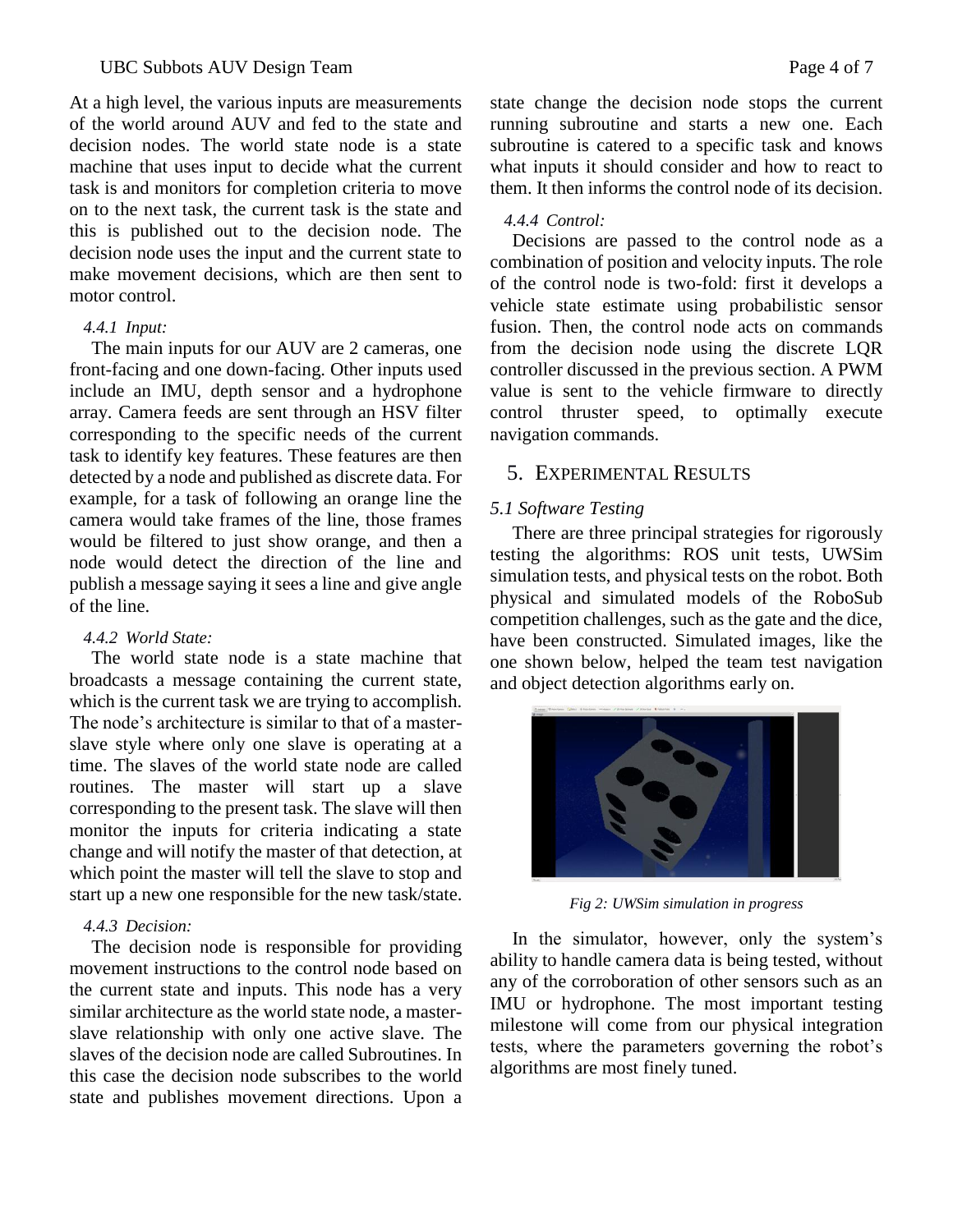#### *5.2 Dry Enclosure Testing*

All enclosures and cables tested using a 3-part test approach. First, enclosures and cables are placed in a bucket of water and monitored to check for fast leaks. After passing the fast leak check, the next stage is vacuum testing. By connecting a vacuum pump to one side of an enclosure or cable gland and submerging the enclosure in water, a pressure difference of 1atm can be simulated without requiring a pressure pot or a 10m water column. This method has worked remarkably well, as leaks can be easily spotted through the clear acrylic enclosures by the characteristic sputtering bubbles as the water quickly vaporizes in the vacuum. Once a component has passed the vacuum test, the final test performed is prolonged submersion at depth. The enclosure is submerged at the bottom of a pool overnight to ensure that no slow leaks are present.

#### *5.3 Vehicle Testing*

For the purpose of system testing and vehicle testing, a large test tank was constructed. At 3m long, 1.5m wide, and 1.2m deep, the tank allows for limited but reasonable movement of the vehicle, and interaction with scaled replicas of competition obstacles. The tank allows basic navigation, vision, and stability tests to be performed at a moment's notice. For more involved testing, the UBC Aquatic Centre is used. Full scale replicas of the qualification gate and dice objectives were constructed to test the vehicle's software.

#### 6. CONCLUSION

Max'inux is a robust autonomous underwater vehicle, designed to be a low cost, reconfigurable test platform for future designs. Max can effectively identify objects and objectives underwater, and navigate through and around obstacles. Further work will improve on Max's hydrodynamics, add increased capacity to perform different tasks, and optimize systems based on the team's competition experience.

#### 7. ACKNOWLEDGMENT

The Subbots team would first and foremost like to thank its hard-working student volunteers who commit their weekends and free time (a scarce

commodity for engineering students) to working on the team. It is a joy to work with a team that is so passionate and committed to this project.

The team would also like to thank the generous support of the Departments of Mechanical Engineering and Electrical Engineering, as well as the Faculty of Applied Science. UBC's engineering faculty and staff, including our faculty advisor, Prof. Jon Mikkelsen, and our machine shop supervisor, Markus Fengler, have been incredibly helpful in helping the team get off the ground.

The team would like to thank all of its external sources of support, including: EGBC, IEEE, SNAME, Misumi, Shell Canada, Dassault Systemes, MathWorks, Phidgets, Spaenaur, Venom, Viking Profiles, and 4Imprint Canada. The success of the project is contingent on generous support from sponsors, and the team would not be able to offer such a rich learning experience for students without their help.

Finally, the team would like to express its sincerest gratitude to the Robosub competition organizers and volunteers for working tirelessly to put on such a wonderful event, and the US Navy for letting Robosub borrow their wonderful facilities to promote international learning. Despite being the new kids on the block (with silly Canadian accents), the team has found the Robosub community to be wonderfully supportive and was happy to become a part of it.